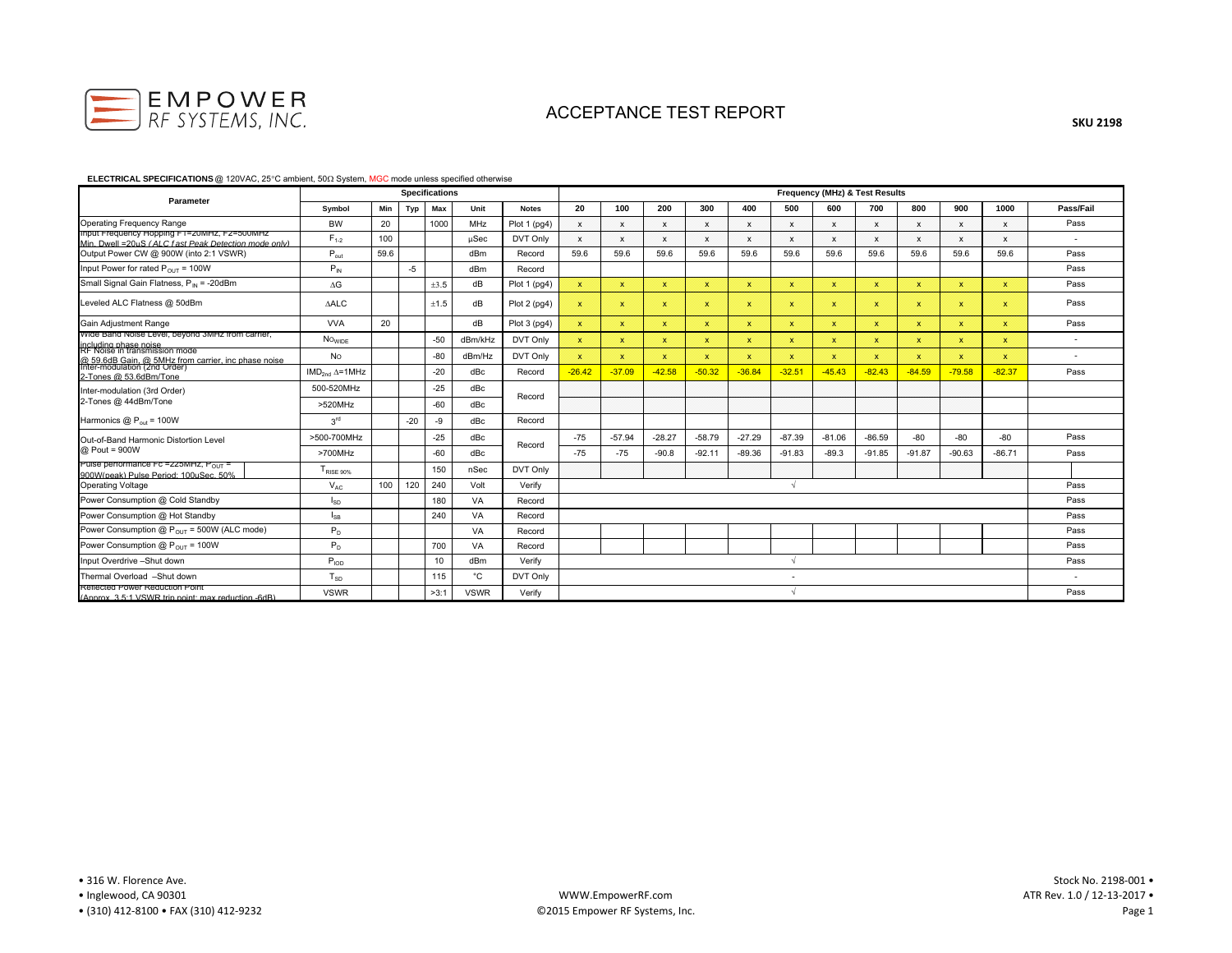

#### **ELECTRICAL SPECIFICATIONS** @ 120VAC, 25°C ambient, 50Ω System, MGC mode unless specified otherwise

| Parameter                                                                                                  |                          |      |       | <b>Specifications</b> |             |              | Frequency (MHz) & Test Results |              |              |              |              |                          |              |              |              |              |              |                          |  |
|------------------------------------------------------------------------------------------------------------|--------------------------|------|-------|-----------------------|-------------|--------------|--------------------------------|--------------|--------------|--------------|--------------|--------------------------|--------------|--------------|--------------|--------------|--------------|--------------------------|--|
|                                                                                                            | Symbol                   | Min  | Typ   | Max                   | Unit        | <b>Notes</b> | 1000                           | 1200         | 1400         | 1600         | 1800         | 2000                     | 2200         | 2400         | 2600         | 2800         | 3000         | Pass/Fail                |  |
| <b>Operating Frequency Range</b>                                                                           | <b>BW</b>                | 1000 |       | 3000                  | MHz         | Plot 1 (pg5) | $\mathbf{x}$                   | $\mathbf{x}$ | $\mathsf{x}$ | $\mathbf x$  | $\mathsf{x}$ | $\mathsf{x}$             | $\mathbf{x}$ | $\mathbf{x}$ | $\mathsf{x}$ | $\mathbf{x}$ | $\mathsf{x}$ | Pass                     |  |
| imput Frequency Hopping F1-Zuwinz, F2-300MHz<br>Min. Dwell = 20uS (ALC fast Peak Detection mode only)      | $F_{1-2}$                | 100  |       |                       | μSec        | DVT Only     | $\mathsf{x}$                   | $\mathbf{x}$ | $\mathbf{x}$ | $\mathbf{x}$ | X            | $\mathsf{x}$             | $\mathsf{x}$ | $\mathbf{x}$ | $\mathbf{x}$ | $\mathbf{x}$ | $\mathsf{x}$ | $\overline{\phantom{a}}$ |  |
| Output Power CW @ 900W (into 2:1 VSWR)                                                                     | $P_{out}$                | 59.6 |       |                       | dBm         | Record       | 59.6                           | 59.6         | 59.6         | 59.6         | 59.6         | 59.6                     | 59.6         | 59.6         | 59.6         | 59.6         | 59.6         | Pass                     |  |
| Input Power for rated $P_{OUT}$ = 100W                                                                     | $P_{IN}$                 |      | $-5$  |                       | dBm         | Record       |                                |              |              |              |              |                          |              |              |              |              |              | Pass                     |  |
| Small Signal Gain Flatness, P <sub>IN</sub> = -20dBm                                                       | $\Delta G$               |      |       | ±3.5                  | dB          | Plot 1 (pg5) | X.                             | $\mathbf{x}$ | $\mathbf{x}$ | $\mathbf{x}$ | $\mathbf{x}$ | $\mathbf{x}$             | $\mathbf{x}$ | $\mathbf{x}$ | $\mathbf{x}$ | $\mathbf{x}$ | $\mathbf{x}$ | Pass                     |  |
| Leveled ALC Flatness @ 50dBm                                                                               | <b>AALC</b>              |      |       | ±1.5                  | dB          | Plot 2 (pg5) | $\mathbf{x}$                   | $\mathbf{x}$ | $\mathbf{x}$ | $\mathbf{x}$ | $\mathbf{x}$ | $\mathbf{x}$             | $\mathbf{x}$ | $\mathbf{x}$ | $\mathbf{x}$ | $\mathbf x$  | $\mathbf{x}$ | Pass                     |  |
| Gain Adjustment Range                                                                                      | <b>VVA</b>               | 20   |       |                       | dB          | Plot 3 (pg5) | $\mathbf x$                    | $\mathbf{x}$ | $\mathbf{x}$ | $\mathbf{x}$ | $\mathbf x$  | $\mathbf{x}$             | $\mathbf{x}$ | $\mathbf x$  | $\mathbf x$  | $\mathbf{x}$ | $\mathbf{x}$ | Pass                     |  |
| wide Band Noise Level, beyond 3MHz from carrier,<br>including phase noise<br>RF Noise in transmission mode | <b>NO<sub>WIDE</sub></b> |      |       | $-50$                 | dBm/kHz     | DVT Only     | $\mathbf{x}$                   | $\mathbf{x}$ | $\mathbf{x}$ | $\mathbf{x}$ | $\mathbf{x}$ | $\mathbf x$              | $\mathbf{x}$ | $\mathbf{x}$ | $\mathbf x$  | $\mathbf{x}$ | $\mathbf x$  | $\overline{\phantom{a}}$ |  |
| @ 59 6dB Gain, @ 5MHz from carrier, inc phase noise.<br>Inter-modulation (2nd Order)                       | <b>No</b>                |      |       | $-80$                 | dBm/Hz      | DVT Only     | $\mathbf x$                    | ×            | $\mathbf{x}$ | $\mathbf{x}$ | $\mathbf{x}$ | $\mathbf x$              | $\mathbf x$  | $\mathbf{x}$ | $\mathbf{x}$ | $\mathbf x$  | $\mathbf x$  | $\overline{\phantom{a}}$ |  |
| 2-Tones @ 53.6dBm/Tone                                                                                     | $IMD2nd \Delta = 1MHz$   |      |       | $-20$                 | dBc         | Record       | $-26.42$                       | $-37.09$     | $-42.58$     | $-50.32$     | $-36.84$     | $-32.51$                 | $-45.43$     | $-82.43$     | $-84.59$     | $-79.58$     | $-82.37$     | Pass                     |  |
| Inter-modulation (3rd Order)<br>2-Tones @ 44dBm/Tone                                                       | 500-520MHz               |      |       | $-25$                 | dBc         | Record       |                                |              |              |              |              |                          |              |              |              |              |              |                          |  |
|                                                                                                            | >520MHz                  |      |       | $-60$                 | dBc         |              |                                |              |              |              |              |                          |              |              |              |              |              |                          |  |
| Harmonics $@P_{out} = 100W$                                                                                | 3 <sup>rd</sup>          |      | $-20$ | -9                    | dBc         | Record       |                                |              |              |              |              |                          |              |              |              |              |              |                          |  |
| Out-of-Band Harmonic Distortion Level                                                                      | >500-700MHz              |      |       | $-25$                 | dBc         | Record       | $-75$                          | $-57.94$     | $-28.27$     | $-58.79$     | $-27.29$     | $-87.39$                 | $-81.06$     | $-86.59$     | $-80$        | -80          | $-80$        | Pass                     |  |
| @ Pout = 900W                                                                                              | >700MHz                  |      |       | $-60$                 | dBc         |              | $-75$                          | $-75$        | $-90.8$      | $-92.11$     | $-89.36$     | $-91.83$                 | $-89.3$      | $-91.85$     | $-91.87$     | $-90.63$     | $-86.71$     | Pass                     |  |
| Puise performance FC = 225MHZ, Pour<br>900W(peak) Pulse Period: 100uSec. 50%                               | TRISE 90%                |      |       | 150                   | nSec        | DVT Only     |                                |              |              |              |              |                          |              |              |              |              |              |                          |  |
| Operating Voltage                                                                                          | $V_{AC}$                 | 100  | 120   | 240                   | Volt        | Verify       |                                |              |              |              |              |                          |              |              |              |              |              | Pass                     |  |
| Power Consumption @ Cold Standby                                                                           | $I_{SD}$                 |      |       | 180                   | VA          | Record       |                                |              |              |              |              |                          |              |              |              |              |              | Pass                     |  |
| Power Consumption @ Hot Standby                                                                            | l <sub>SB</sub>          |      |       | 240                   | VA          | Record       |                                |              |              |              |              |                          |              |              |              |              |              | Pass                     |  |
| Power Consumption $@P_{OUT} = 500W$ (ALC mode)                                                             | $P_D$                    |      |       |                       | VA          | Record       |                                |              |              |              |              |                          |              |              |              |              |              | Pass                     |  |
| Power Consumption @ $P_{OUT}$ = 100W                                                                       | $P_D$                    |      |       | 700                   | VA          | Record       |                                |              |              |              |              |                          |              |              |              |              |              | Pass                     |  |
| Input Overdrive -Shut down                                                                                 | $P_{\text{IOD}}$         |      |       | 10                    | dBm         | Verify       |                                |              |              |              |              |                          |              |              |              |              |              | Pass                     |  |
| Thermal Overload -Shut down                                                                                | $T_{SD}$                 |      |       | 115                   | °C          | DVT Only     |                                |              |              |              |              | $\overline{\phantom{a}}$ |              |              |              |              |              | $\overline{\phantom{a}}$ |  |
| Reflected Power Reduction Point<br>(Annrox 3.5:1 VSWR trip noint: max reduction -6dR)                      | <b>VSWR</b>              |      |       | >3:1                  | <b>VSWR</b> | Verify       |                                |              |              |              |              |                          |              |              |              |              |              | Pass                     |  |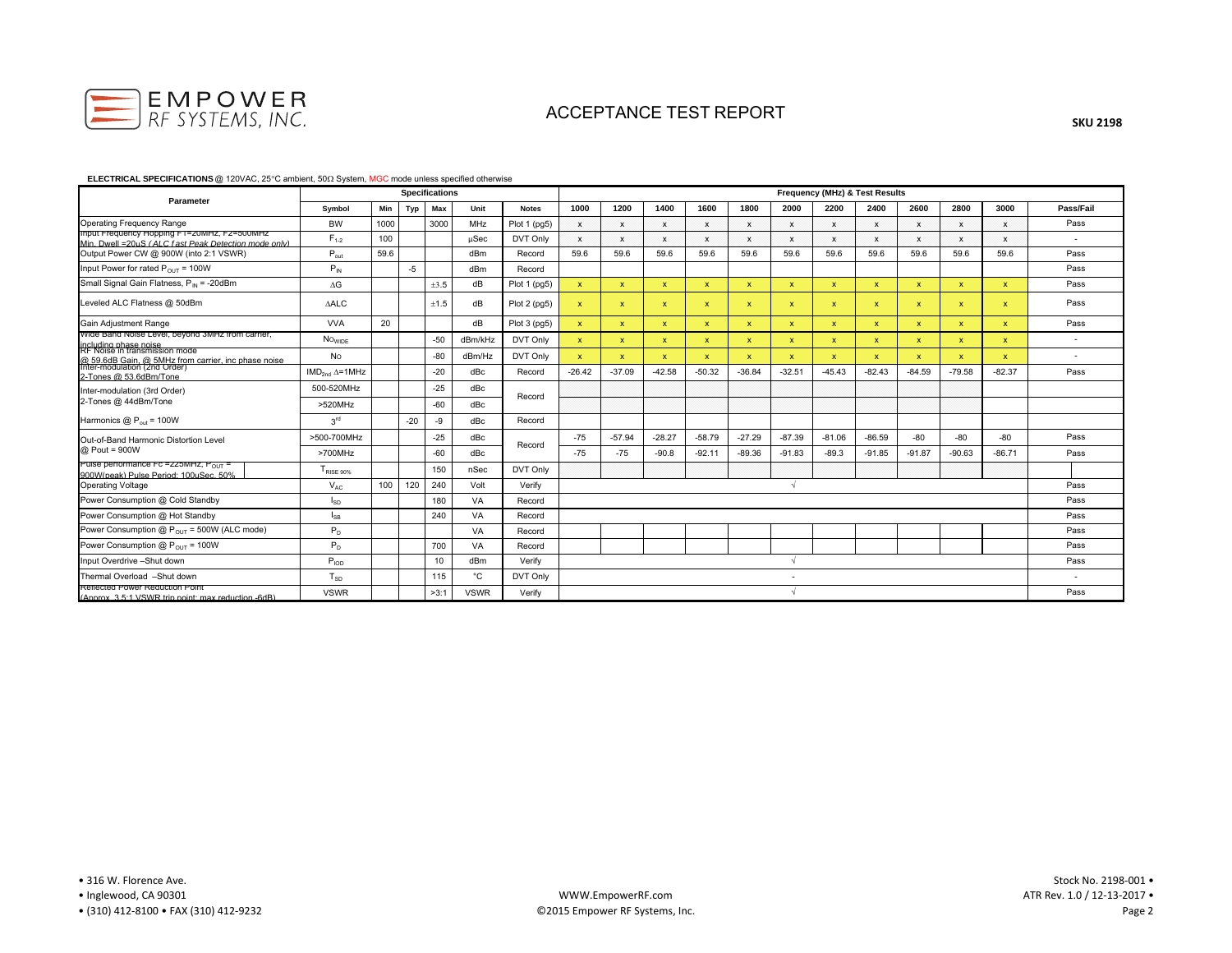

#### **ELECTRICAL SPECIFICATIONS** @ 120VAC, 25°C ambient, 50Ω System, MGC mode unless specified otherwise

| Parameter                                                                                                  |                        |      |       | <b>Specifications</b> |             |              | Frequency (MHz) & Test Results |              |              |              |              |                          |              |              |              |              |              |                          |  |
|------------------------------------------------------------------------------------------------------------|------------------------|------|-------|-----------------------|-------------|--------------|--------------------------------|--------------|--------------|--------------|--------------|--------------------------|--------------|--------------|--------------|--------------|--------------|--------------------------|--|
|                                                                                                            | Symbol                 | Min  | Typ   | Max                   | Unit        | <b>Notes</b> | 2000                           | 2400         | 2800         | 3200         | 3600         | 4000                     | 4400         | 4800         | 5200         | 5600         | 6000         | Pass/Fail                |  |
| <b>Operating Frequency Range</b>                                                                           | <b>BW</b>              | 2000 |       | 6000                  | MHz         | Plot 1 (pg4) | $\mathsf{x}$                   | $\mathbf{x}$ | X            | $\mathsf{x}$ | $\mathsf{x}$ | $\mathbf{x}$             | $\mathbf{x}$ | $\mathbf{x}$ | $\mathbf{x}$ | $\mathbf{x}$ | $\mathsf{x}$ | Pass                     |  |
| imput Frequency Hopping FT=20MHZ, FZ=500MHZ<br>Min. Dwell = 20uS (ALC fast Peak Detection mode only)       | $F_{1-2}$              | 100  |       |                       | $\mu$ Sec   | DVT Only     | $\mathbf{x}$                   | $\mathbf{x}$ | $\mathsf{x}$ | $\mathbf{x}$ | $\mathsf{x}$ | $\mathsf{x}$             | $\mathsf{x}$ | $\mathsf{x}$ | $\mathbf{x}$ | $\mathbf{x}$ | $\mathsf{x}$ | $\overline{\phantom{a}}$ |  |
| Output Power CW @ 900W (into 2:1 VSWR)                                                                     | $P_{\text{out}}$       | 59.6 |       |                       | dBm         | Record       | 59.6                           | 59.6         | 59.6         | 59.6         | 59.6         | 59.6                     | 59.6         | 59.6         | 59.6         | 59.6         | 59.6         | Pass                     |  |
| Input Power for rated $P_{OUT} = 40W$                                                                      | $P_{IN}$               |      | $-5$  |                       | dBm         | Record       |                                |              |              |              |              |                          |              |              |              |              |              | Pass                     |  |
| Small Signal Gain Flatness, P <sub>IN</sub> = -20dBm                                                       | $\Delta G$             |      |       | ±3.5                  | dB          | Plot 1 (pg4) | $\mathbf{x}$                   | $\mathbf{x}$ | $\mathbf{x}$ | $\mathbf{x}$ | $\mathbf{x}$ | $\mathbf x$              | $\mathbf{x}$ | $\mathbf{x}$ | $\mathbf{x}$ | $\mathbf x$  | $\mathbf x$  | Pass                     |  |
| Leveled ALC Flatness @ 46dBm                                                                               | <b>AALC</b>            |      |       | ±1.5                  | dB          | Plot 2 (pg4) | $\boldsymbol{\chi}$            | $\mathbf{x}$ | $\mathbf{x}$ | $\mathbf{x}$ | $\mathbf{x}$ | $\mathbf{x}$             | $\mathbf{x}$ | ×            | $\mathbf x$  | $\mathbf x$  | $\mathbf{x}$ | Pass                     |  |
| Gain Adjustment Range                                                                                      | <b>VVA</b>             | 20   |       |                       | dB          | Plot 3 (pg4) | $\mathbf x$                    | $\mathbf{x}$ | $\mathbf{x}$ | $\mathbf{x}$ | $\mathbf x$  | $\mathbf{x}$             | $\mathbf{x}$ | $\mathbf x$  | $\mathbf x$  | $\mathbf{x}$ | $\mathbf{x}$ | Pass                     |  |
| wide Band Noise Level, beyond 3MHz from carrier,<br>including phase noise<br>RF Noise in transmission mode | NO <sub>WIDE</sub>     |      |       | $-50$                 | dBm/kHz     | DVT Only     | $\mathbf{x}$                   | ×            | $\mathbf x$  | $\mathbf{x}$ | $\mathbf x$  | $\mathbf x$              | $\mathbf x$  | $\mathbf{x}$ | $\mathbf x$  | $\mathbf x$  | $\mathbf x$  | $\overline{\phantom{a}}$ |  |
| @ 59.6dB Gain, @ 5MHz from carrier, inc phase noise                                                        | No                     |      |       | $-80$                 | dBm/Hz      | DVT Only     | $\mathbf{x}$                   | ×            | $\mathbf{x}$ | $\mathbf{x}$ | $\mathbf{x}$ | $\mathbf x$              | $\mathbf x$  | $\mathbf{x}$ | $\mathbf{x}$ | $\mathbf x$  | $\mathbf x$  | $\overline{\phantom{a}}$ |  |
| Inter-modulation (2nd Order)<br>2-Tones @ 53.6dBm/Tone                                                     | $IMD2nd \Delta = 1MHz$ |      |       | $-20$                 | dBc         | Record       | $-26.42$                       | $-37.09$     | $-42.58$     | $-50.32$     | $-36.84$     | $-32.51$                 | $-45.43$     | $-82.43$     | $-84.59$     | $-79.58$     | $-82.37$     | Pass                     |  |
| Inter-modulation (3rd Order)<br>2-Tones @ 40dBm/Tone                                                       | 500-520MHz             |      |       | $-25$                 | dBc         | Record       |                                |              |              |              |              |                          |              |              |              |              |              |                          |  |
|                                                                                                            | >520MHz                |      |       | $-60$                 | dBc         |              |                                |              |              |              |              |                          |              |              |              |              |              |                          |  |
| Harmonics $@P_{\text{out}} = 40W$                                                                          | 3 <sup>rd</sup>        |      | $-20$ | -9                    | dBc         | Record       |                                |              |              |              |              |                          |              |              |              |              |              |                          |  |
| Out-of-Band Harmonic Distortion Level                                                                      | >500-700MHz            |      |       | $-25$                 | dBc         | Record       | $-75$                          | $-57.94$     | $-28.27$     | $-58.79$     | $-27.29$     | $-87.39$                 | $-81.06$     | $-86.59$     | $-80$        | -80          | $-80$        | Pass                     |  |
| @ Pout = 900W                                                                                              | >700MHz                |      |       | $-60$                 | dBc         |              | $-75$                          | $-75$        | $-90.8$      | $-92.11$     | $-89.36$     | $-91.83$                 | $-89.3$      | $-91.85$     | $-91.87$     | $-90.63$     | $-86.71$     | Pass                     |  |
| Puise performance FC = 225MHZ, Pour<br>900W(peak) Pulse Period: 100uSec. 50%                               | TRISE 90%              |      |       | 150                   | nSec        | DVT Only     |                                |              |              |              |              |                          |              |              |              |              |              |                          |  |
| <b>Operating Voltage</b>                                                                                   | $V_{AC}$               | 100  | 120   | 240                   | Volt        | Verify       |                                |              |              |              |              |                          |              |              |              |              |              | Pass                     |  |
| Power Consumption @ Cold Standby                                                                           | $I_{SD}$               |      |       | 180                   | VA          | Record       |                                |              |              |              |              |                          |              |              |              |              |              | Pass                     |  |
| Power Consumption @ Hot Standby                                                                            | $I_{SB}$               |      |       | 240                   | VA          | Record       |                                |              |              |              |              |                          |              |              |              |              |              | Pass                     |  |
| Power Consumption $@P_{OUT} = 500W$ (ALC mode)                                                             | $P_D$                  |      |       |                       | VA          | Record       |                                |              |              |              |              |                          |              |              |              |              |              | Pass                     |  |
| Power Consumption $@P_{OUT} = 100W$                                                                        | $P_D$                  |      |       | 600                   | VA          | Record       |                                |              |              |              |              |                          |              |              |              |              |              | Pass                     |  |
| Input Overdrive -Shut down                                                                                 | $P_{\text{IOD}}$       |      |       | 10                    | dBm         | Verify       |                                |              |              |              |              |                          |              |              |              |              |              | Pass                     |  |
| Thermal Overload -Shut down                                                                                | $T_{SD}$               |      |       | 115                   | °C          | DVT Only     |                                |              |              |              |              | $\overline{\phantom{a}}$ |              |              |              |              |              | $\overline{\phantom{a}}$ |  |
| Reflected Power Reduction Point<br>(Annrox 3.5:1 VSWR trip point: max reduction -6dR)                      | <b>VSWR</b>            |      |       | >3:1                  | <b>VSWR</b> | Verify       |                                |              |              |              |              |                          |              |              |              |              |              | Pass                     |  |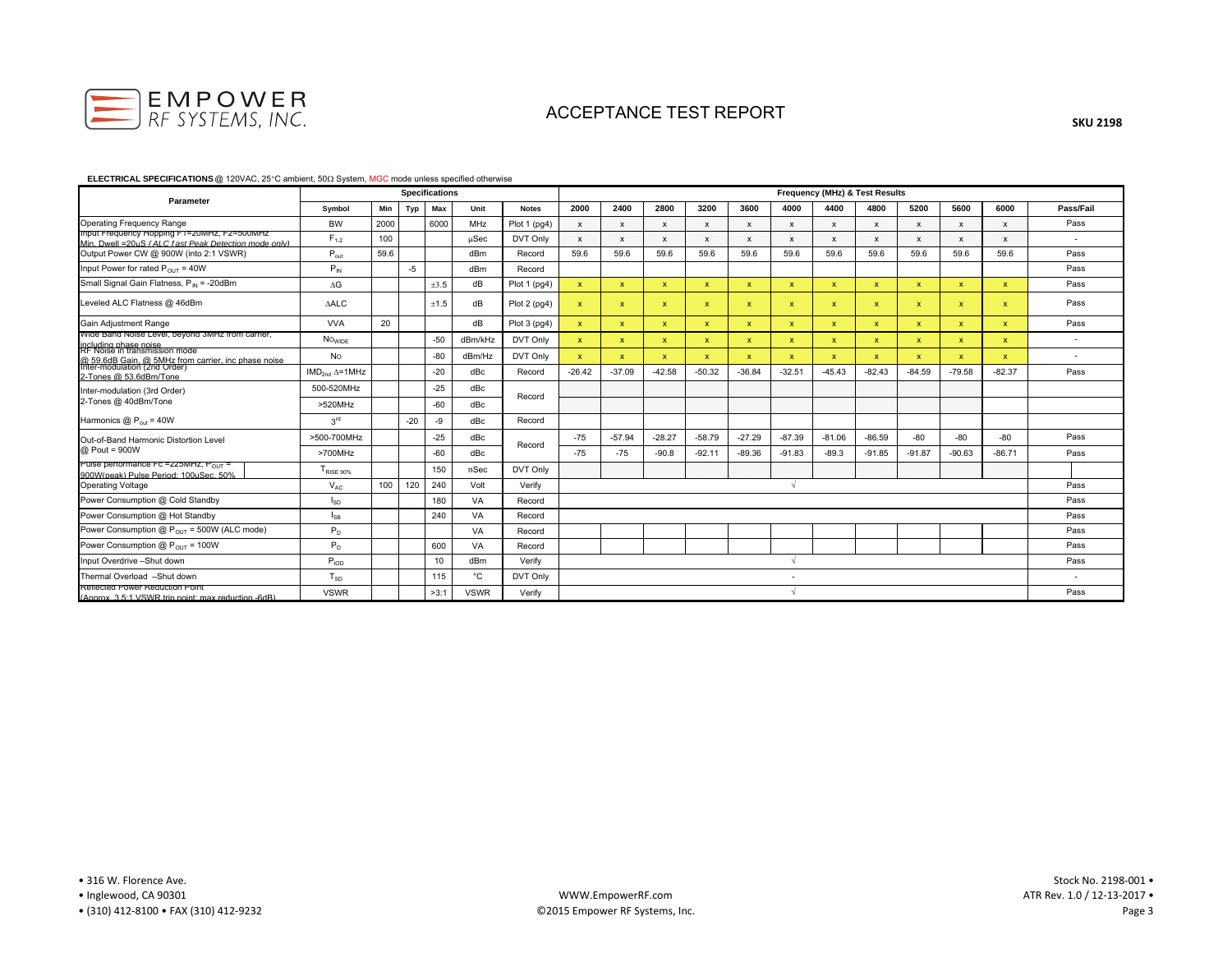

**SKU 2198**







• 316 W. Florence Ave.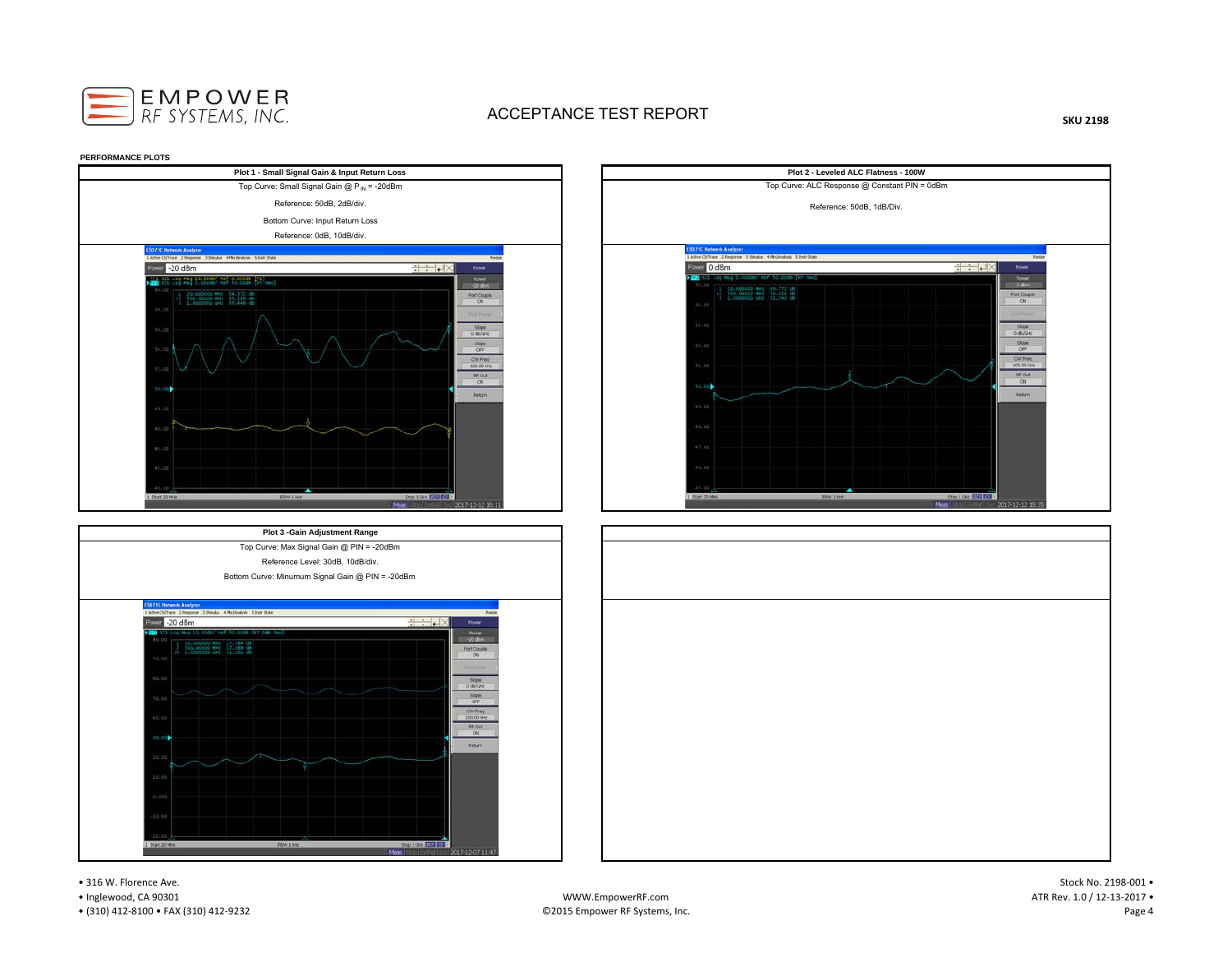











• 316 W. Florence Ave.